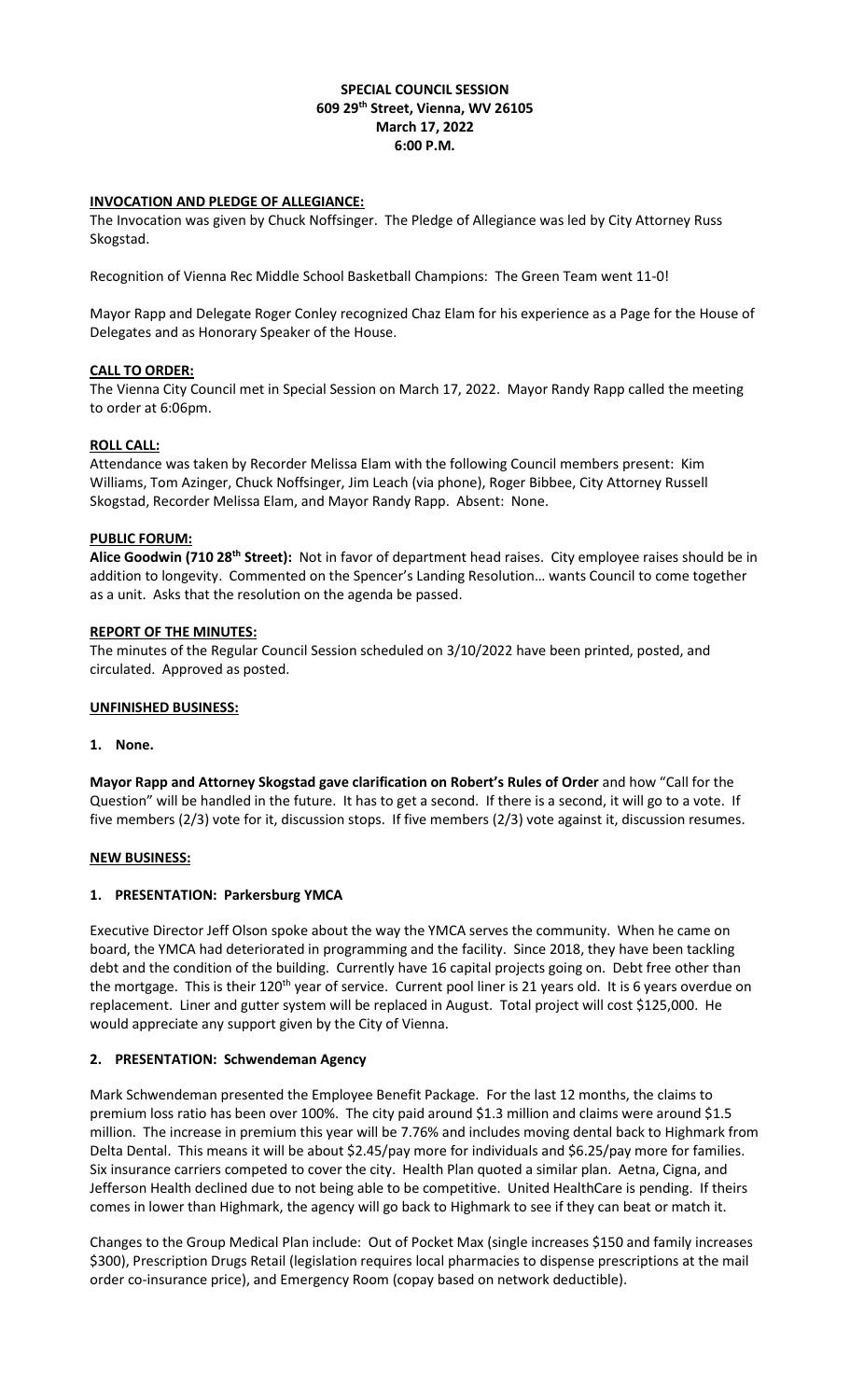Estimated total monthly premium increases \$10,655.26 and estimated annual premium increase is \$103,095.12. The city pays 92% of the premium and employees pay 8%.

Changing to Highmark Dental Plan saves about 2% in total premium because of bundling. Even with the dental premium increase for dental of 14.06% (employees pay 50%), the savings on the medical side make the switch worth it.

Mayor Rapp announced that a member of the Gold Star Memorial has passed away. Junior Ray Linch was 96 and a Vienna resident.

#### **3. RESOLUTION: Staying Further Construction Or Demolition Projects Or Activity On Spencer's Landing**

BE IT RESOLVED BY THE COMMON COUNCIL OF THE CITY OF VIENNA, that it hereby stays any additional construction or demolition projects or activity on Spencer's Landing unless and until further action is taken by council or until July 1, 2023, whichever is sooner.

It is not the intent of this resolution to prohibit the public from continuing to use Spencer's Landing for recreational purposes or activity, nor to prevent the Public Works department from maintaining said property as it has with respect to mowing and general maintenance.

### **Councilwoman Kim Williams moved to approve the Resolution Staying Further Construction Or Demolition Projects Or Activity On Spencer's Landing. Motion seconded by Recorder Melissa Elam.**

Councilman Roger Bibbee asked what the purpose of the Resolution is. Mayor Rapp responded it won't help at all. Stated the story walk and Gold Star Memorial didn't cost the city anything. He doesn't understand the limitations. The area where the trees were removed still needs filled. We also need to make sure the oil line is covered with sufficient dirt.

Recorder Elam does not see it as a financial issue. She stated we have a great opportunity to develop this area. There are going to continue to be great people with great intentions for Spencer's Landing. She sees the resolution as a way to regulate additions to Spencer's Landing. She stated that Council should be the approving authority.

Councilman Jim Leach thinks funding comes before council anyway so it doesn't add value and is a hinderance. Thinks it is a way for Council to micromanage.

Councilwoman Kim Williams doesn't see a problem with projects coming before Council. She referred to the things that have been done already.

Councilman Roger Bibbee thinks Ms. Williams is contradicting the resolution. Mr. Skogstad clarified that other than maintenance all other projects would be stayed until Council approves it.

# **Roll call vote taken by Recorder Melissa Elam. Councilwoman Kim Williams, Councilman Chuck Noffsinger, and Recorder Melissa Elam voting "yes". Councilman Roger Bibbee, Councilman Tom Azinger, Councilman Jim Leach, and Mayor Randy Rapp voting "no". Vote: 3-4.**

\*Mr. Leach stepped away from the meeting to attend to work obligations but asked that when the budget is discussed later that someone make sure \$6,000 goes to the YMCA for the pool liner.

#### **4. UPDATE: Park Board (Jackson Pool)**

Recorder Elam reported that the Park Board met yesterday to discuss the proposal that the team she originally assembled gave them. There are two things that need dealt with. First is the current condition of the pool. The Park Board will consult with an engineering professional, the Health Department, and Duane Fluty to get an accurate assessment of the pool's condition. We will present the engineer consultant request to Council for funding. Once reports are compiled, they will be submitted to Council and the Park Board asks Council to make a decision about the Summer 2022 season. The second is looking ahead at the future of the pool. The Park Board has chosen to take on the project of developing plans for updating and revamping Jackson Pool. They will develop RFQs, build upon previous design concepts, form a subcommittee to focus on the details of the project, and report to Council each month with an update and progress report. City Council will determine how the project will be funded.

Mayor Rapp asked how much effort we want to go to to get the pool opened this year. Recorder Elam said we still need to get the assessments. Steve Black has talked to the Health Department. Duane Fluty will assess. The Park Board can get an engineer inspection. Once we have those Council can make a decision. The Park Board does not believe they should be the ones making that determination.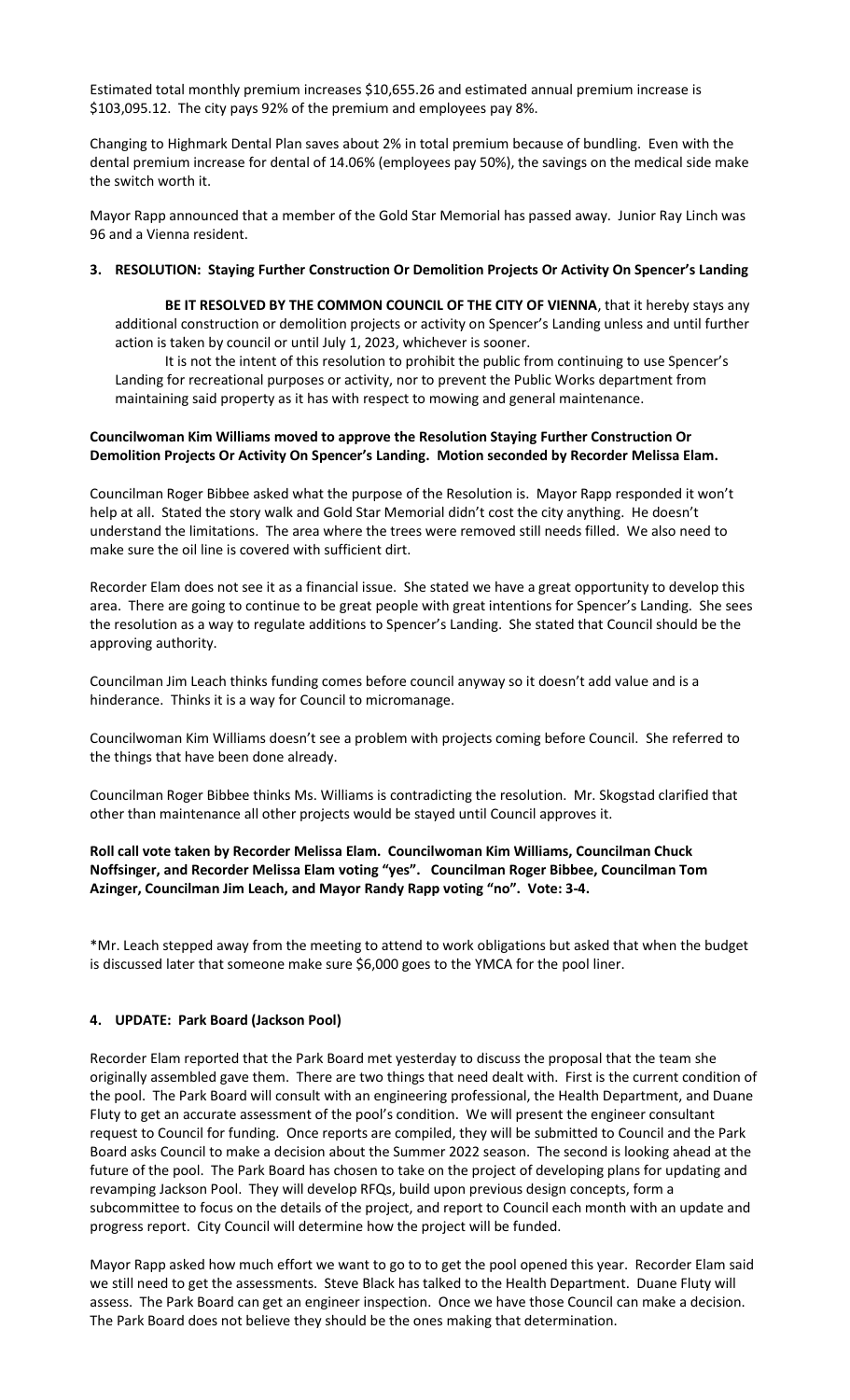The mayor believes the repairs the health department identified can be repaired for a small amount of money. However, whatever is repaired will get dug up when we do the improvements.

Councilwoman Williams asked about the timeframe. Recorder Elam responded that as soon as possible. Lifeguards are being assigned to other pools.

Councilwoman Williams has liability concerns. The issues have already been identified. Stated if something seems like it's not safe, it's not safe. She is frustrated with how long it is taking to get things fixed. She hopes the resolution will be back on next week's agenda. She does not support more bandaids.

Councilman Azinger visited the pool yesterday and said potential liability is horrendous. He thinks we should close the pool this year and reopen next year. He moved to close the pool.

Councilwoman Williams stated we would be in compliance with the Ethics Commission to take a vote tonight.

Councilman Roger Bibbee thinks we should give the Park Board the time it needs to get the assessments and it should go to a vote next week.

Mr. Skogstad gave the opinion that council should wait another week.

The resolution to close the pool will be added to the next regular meeting.

Council took a break at 7:58.

Council returned from break at 8:08pm.

#### **5. BUDGET AMENDMENTS:**

Mrs. Roberts compiled three balanced budgets for Council's consideration. The BCBS is built into all of them. She balanced them from unencumbered funds and Capital Reserves. The three budgets are: longevity, longevity + .\$65, and longevity + \$1.65.

Mayor Rapp stated that he confirmed that the FLAP grant match has to be in the budget.

Councilman Chuck Noffsinger confirmed that the ramp paving project is still at \$80,000.

Councilman Roger Bibbee followed up on Mr. Leach's request for the pool liner money. Mr. Rapp suggested taking the \$3,000 that was set aside for the Mid-Ohio Valley Work Camp and then Mrs. Roberts can find the rest from another area. It won't be included in the upcoming budget and will be taken care of as a budget revision.

**Recorder Elam moved to amend the budget by adding the captain and patrolman police positions as requested. Motion seconded by Councilman Tom Azinger.** 

No further discussion.

**Roll call vote taken by Recorder Melissa Elam. Councilwoman Kim Williams, Councilman Tom Azinger, Councilman Roger Bibbee, Councilman Chuck Noffsinger, Recorder Melissa Elam, and Mayor Randy Rapp voting "yes". Vote: 6-0.**

**Recorder Elam moved to eliminate the requested pay raises for Department Heads excluding any across the board raises. Motion seconded by Councilman Chuck Noffsinger.** 

No further discussion.

**Roll call vote taken by Recorder Melissa Elam. Councilwoman Kim Williams, Councilman Roger Bibbee, Councilman Chuck Noffsinger, Recorder Melissa Elam, and Mayor Randy Rapp voting "yes". Councilman Tom Azinger voting "no". Vote: 5-1.**

**Recorder Elam moved to exclude the requested pay raise for the IT assistant excluding any across the board raises. Motion seconded by Councilman Roger Bibbee.**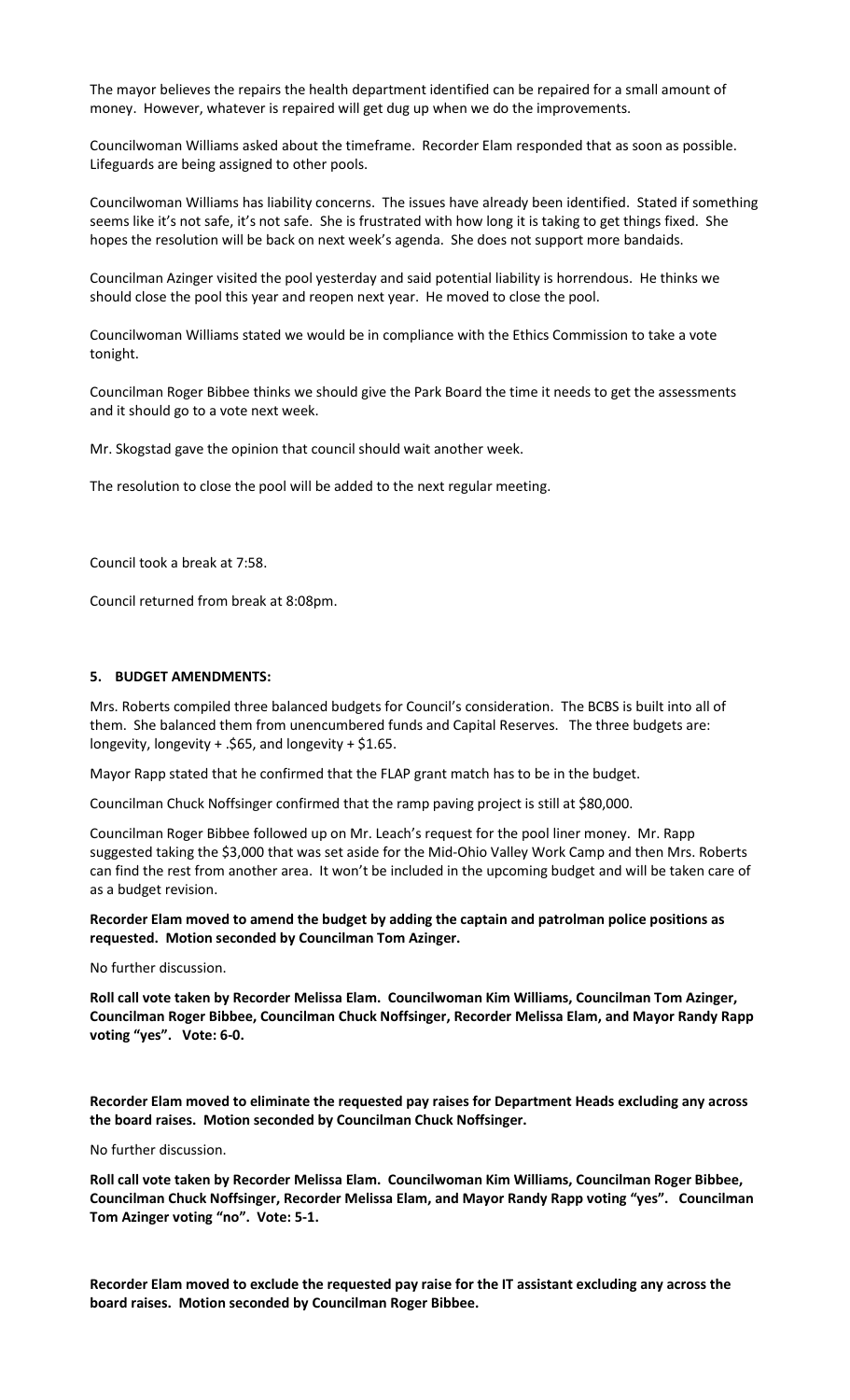No further discussion.

**Roll call vote taken by Recorder Melissa Elam. Councilwoman Kim Williams, Councilman Tom Azinger, Councilman Roger Bibbee, Councilman Chuck Noffsinger, Recorder Melissa Elam, and Mayor Randy Rapp voting "yes". Vote: 6-0.**

Recorder Elam asked if the \$25,000 is enough to purchase new computers. Mrs. Roberts does not think her department needs as many as were scheduled to be replaced.

**Councilwoman Kim Williams moved to include non-seasonal part-time employees in whatever raises may be given to full-time employees. Motion seconded by Recorder Melissa Elam.** 

Councilman Roger Bibbee asked for clarification on the raises that were given last year to part-time employees last year. Mrs. Roberts said it was specific to the dispatchers in the police department and wasn't because of any raises that were given to full-time employees. Ms. Williams expressed that part-time employees are not included in across the board raises or longevity so she believes it helps keep qualified people.

**Roll call vote taken by Recorder Melissa Elam. Councilwoman Kim Williams, Councilman Tom Azinger, Councilman Roger Bibbee, Councilman Chuck Noffsinger, Recorder Melissa Elam, and Mayor Randy Rapp voting "yes". Vote: 6-0.**

**Councilwoman Kim Williams moved to increase #905 line 3 by \$14,728. Motion seconded by Recorder Melissa Elam.** 

Councilwoman Kim Williams doesn't want to see services cut if the pool is closed. Mayor Rapp believes an employee we already have can run pickleball. An employee wants to take the Zumba instructors and participants to Williamstown to run the classes.

**Roll call vote taken by Recorder Melissa Elam. Councilwoman Kim Williams, Councilman Tom Azinger, Councilman Roger Bibbee, Councilman Chuck Noffsinger, and Recorder Melissa Elam voting "yes". Mayor Randy Rapp voting "no". Vote: 5-1.**

**Councilwoman Kim Williams moved to increase #912 line 19 by \$2,330 and decrease #547 Festivals by \$2,330. Motion seconded by Recorder Melissa Elam.** 

Councilwoman Kim Williams sees costs going up for events.

**Roll call vote taken by Recorder Melissa Elam. Councilwoman Kim Williams, Councilman Roger Bibbee, Councilman Chuck Noffsinger, Recorder Melissa Elam, and Mayor Randy Rapp voting "yes". Councilman Tom Azinger voting "no". Vote: 5-1.**

**Councilwoman Kim Williams moved to increase #912 line 23 by \$1,500 and decrease #547 Festivals by \$1,500. Motion seconded by Recorder Melissa Elam.** 

Councilwoman Kim Williams sees costs going up for events.

**Roll call vote taken by Recorder Melissa Elam. Councilwoman Kim Williams, Councilman Roger Bibbee, Councilman Chuck Noffsinger, Recorder Melissa Elam, and Mayor Randy Rapp voting "yes". Councilman Tom Azinger voting "no". Vote: 5-1.**

**Mayor Randy Rapp moved to increase #500 line 3 to reflect change in classification (S3 to S4). Motion seconded by Councilman Roger Bibbee.** 

No further discussion.

**Roll call vote taken by Recorder Melissa Elam. Councilwoman Kim Williams, Councilman Tom Azinger, Councilman Roger Bibbee, Councilman Chuck Noffsinger, Recorder Melissa Elam, and Mayor Randy Rapp voting "yes". Vote: 6-0.**